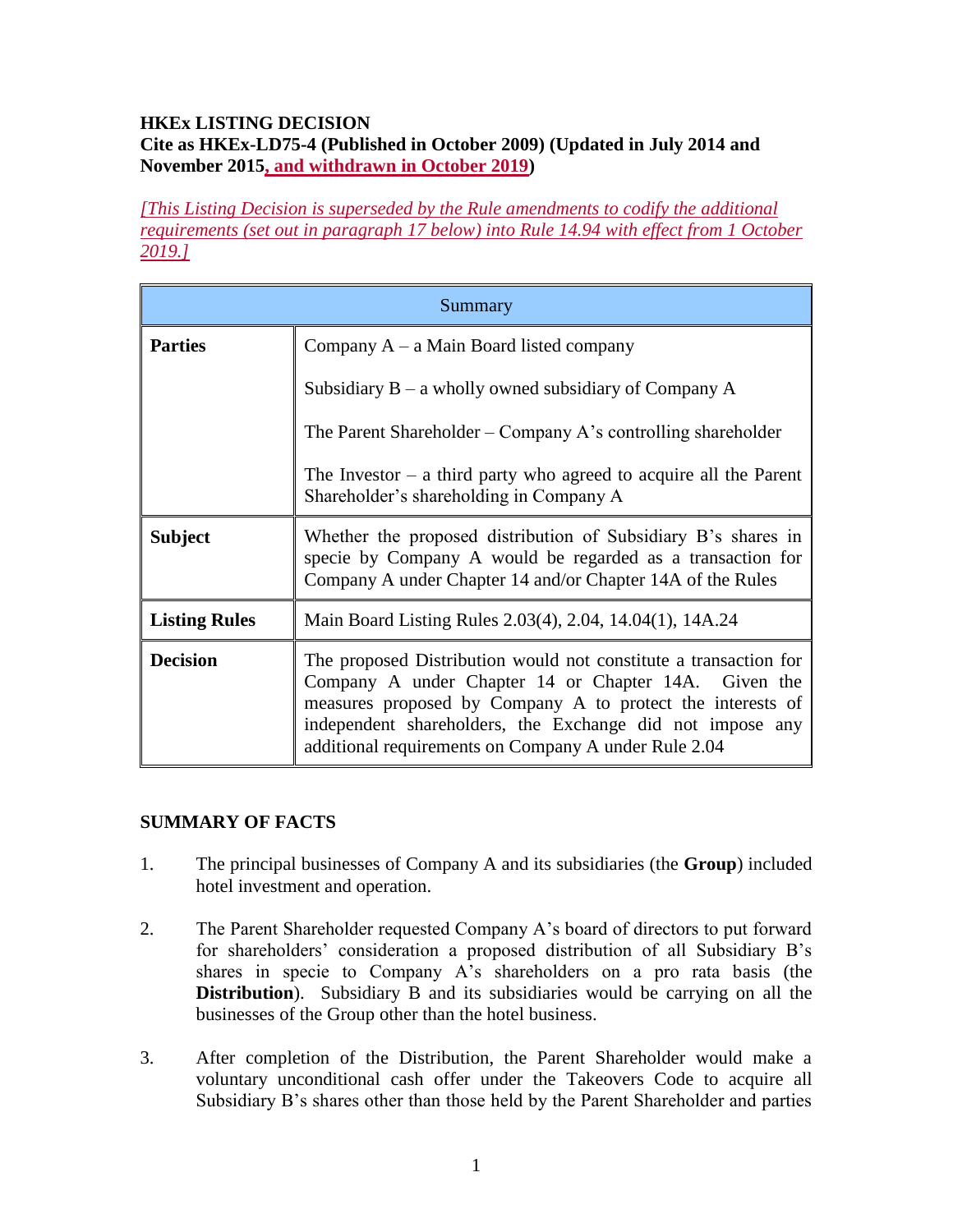acting in concert with it (the **Subsidiary Offer**). The Subsidiary Offer would provide a cash alternative for other shareholders of Company A to realize their holdings of the shares in Subsidiary B.

- 4. The Distribution was proposed by the Parent Shareholder to facilitate the proposed disposal of the Parent Shareholder's controlling interest in Company A to the Investor. The Parent Shareholder had entered into an agreement with the Investor under which the Investor would acquire all the Parent Shareholder's shareholding in Company A (the **Parent Transaction**). This transaction was conditional upon, among other things, approval of the Distribution by Company A's shareholders.
- 5. On completion of the Parent Transaction, the Investor would make a mandatory unconditional cash offer under the Takeovers Code to acquire all the shares in Company A other than those already held or agreed to be acquired by the Investor and parties acting in concert with it (the **Company Offer**).
- 6. A disposal of Company A's entire interest in Subsidiary B would constitute a very substantial disposal under Chapter 14 based on the percentage ratio calculations.

### **ISSUE**

7. Whether the proposed Distribution would be regarded as a transaction for Company A under Chapter 14 and/or Chapter 14A.

# **APPLICABLE LISTING RULES OR PRINCIPLES**

8. Rule 2.03 provides that

The Exchange Listing Rules reflect currently acceptable standards in the market place and are designed to ensue that investors have and can maintain confidence in the market and in particular that: -

- …
- (4) all holders of listed securities are treated fairly and equally;
- …

### 9. Rule 2.04 provides that

… the Exchange Listing Rules are not exhaustive and that the Exchange may impose additional requirements or make listing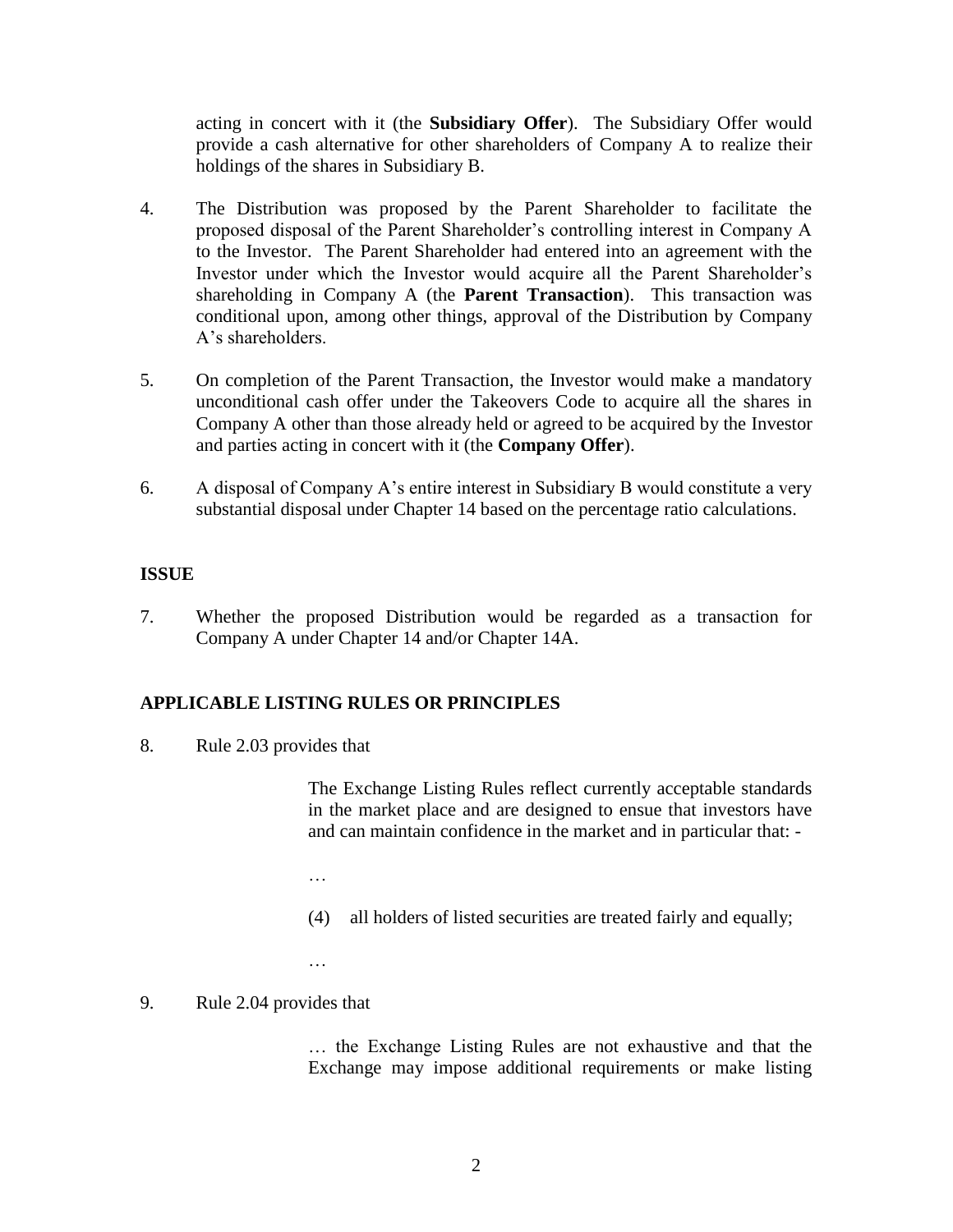subject to special conditions whenever it considers it appropriate. …

10. Rules 14.04(1) and 14A.24 provide guidance on the scope of "transactions" subject to the notifiable transaction rules and connected transaction rules.

#### **ANALYSIS**

- 11. The notifiable transaction rules in Chapter 14 deal with transactions, principally acquisitions and disposals, which are outside the issuer's ordinary and usual course of business and have an impact on it. The Exchange takes the view that dividend distributions to shareholders are not intended to fall within Chapter 14.
- 12. The connected transaction rules in Chapter 14A seek to ensure that an issuer takes account of the interests of shareholders as a whole when it enters into transactions with connected persons, in particular to safeguard against connected persons (such as the issuer's directors, chief executives or substantial shareholders, or their associates) taking advantage of their positions to the detriment of minority shareholders. The connected transaction rules cover any transactions with connected persons irrespective of whether they are capital or revenue in nature. While dividend distributions to shareholders are not explicitly mentioned in the definition of transactions in Chapter 14A, Rule 14A.92(1) provides that a connected person receiving a pro rata entitlement to securities in its capacity as shareholder is fully exempt from connected transaction requirements. Following the same principle, the Exchange will normally consider a dividend distribution as falling outside Chapter 14A where the connected person involved only receives a pro rata entitlement in its capacity as shareholder.
- 13. However, Rule 2.04 provides that the Listing Rules are not exhaustive and that the Exchange may impose additional requirements as it considers appropriate. In the case of a distribution in specie, the Exchange may be concerned about whether the distribution is fair to all shareholders and whether the persons proposing the distribution have an interest different from other shareholders, particularly where unlisted assets are being distributed and there will be no liquid market for minority shareholders to realise a value from the distribution. The Exchange may impose additional requirements under Rule 2.04 to ensure compliance with the principles in Rule 2.03. In making the determination, the Exchange will need to consider all the facts and circumstances.
- 14. In this case, the Distribution would not constitute a transaction under Chapter 14 or Chapter 14A. However, the Distribution was proposed by the Parent Shareholder to facilitate the disposal of its controlling interest in the remaining Group, and the Parent Shareholder's interest in the Distribution and related arrangements was different from that of other shareholders. After the Distribution, the minority shareholders of Company A would either hold the unlisted shares in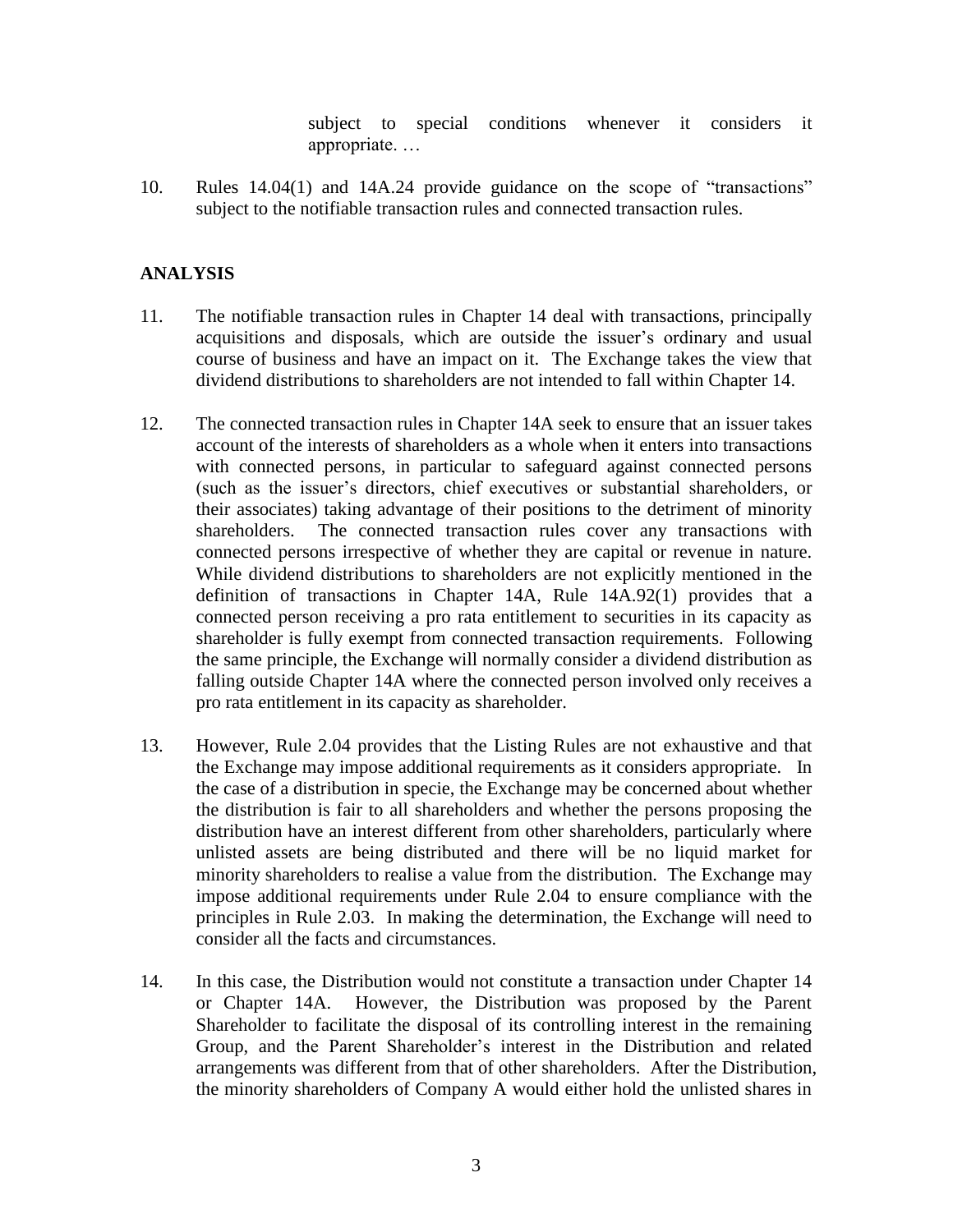Subsidiary B or sell them to the Parent Shareholder under the Subsidiary Offer. Given the significant impact of the Distribution on Company A and the Parent Shareholder's material interest in the Distribution and related arrangements, there should be safeguards against the Parent Shareholder taking advantage of its position to the detriment of minority shareholders. In this connection, the Exchange noted the following measures proposed by Company A:

- a special general meeting would be held for its shareholders to consider and approve the resolution(s) in respect of the Distribution and other related arrangements. The Parent Shareholder and its associates would abstain from voting on the relevant resolution(s). The Investor and its associates did not hold any shares in Company A; and
- to allow the independent shareholders to make an informed decision on how to vote,
	- the disclosures in the circular relating to the Distribution would be comparable to those for a very substantial disposal circular; and
	- an independent financial adviser was appointed and the circular would contain its opinion on the Distribution and related arrangements.

# **DECISION**

15. The Exchange determined that the proposed Distribution would not constitute a transaction for Company A under Chapter 14 or Chapter 14A. Given the measures proposed by Company A to protect the interests of its independent shareholders, the Exchange did not impose additional requirements under Rule 2.04.

### **SUBSEQUENT DEVELOPMENT AND ADDITIONAL GUIDANCE** *(added in November 2015)*

- 16. The Exchange reviewed a number of cases this year involving issuers distributing significant portions of their businesses in specie, relative to the operations left in the issuers. The Exchange considers that, in addition to the concerns stated above, such distributions are tantamount to delistings of the assets to be distributed and accordingly, shareholders should be afforded the same level of protection available for a withdrawal of listing<sup>1</sup>.
- 17. Accordingly, where a disposal of the assets by an issuer amounts to a very substantial disposal under the Rules (based on the percentage ratio calculations), the proposed distribution would also be subject to the Rule requirements

 $\overline{a}$ 

<sup>&</sup>lt;sup>1</sup> See Rules  $6.12(1)$  to  $(4)$